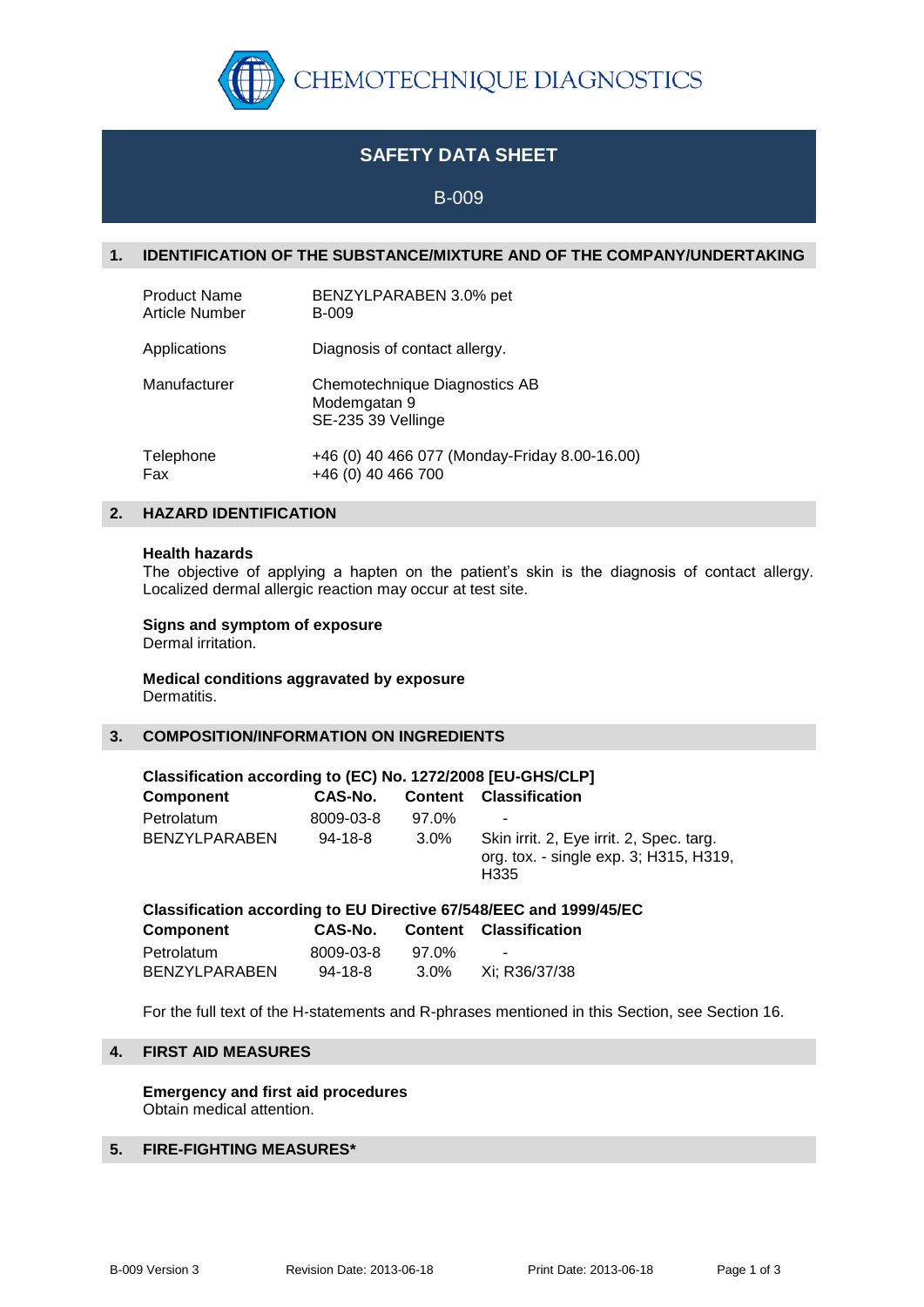

### **Suitable extinguish media**

CO<sub>2</sub>, powder or water spray. Fight larger fires with water spray or alcohol resistant foam. **For safety reasons unsuitable extinguishing agents** Water with full jet.

### **Special protective equipment for fire-fighters**

Wear self-contained respiratory protective device. Wear fully protective suit.

\*Data is shown for petrolatum only

### **6. ACCIDENTAL RELEASES MEASURES**

**Steps to be taken if material is released or spilled** Contain and place in a closed container.

# **7. HANDLING AND STORAGE**

**Precautions to be taken in handling and storage** Store dark at 5-8°C. Avoid extended exposure to sunlight. FOR EXTERNAL USE ONLY.

# **8. EXPOSURE CONTROLS/PERSONAL PROTECTION**

**Respiratory protection** Not required.

**Ventilation** Local exhaust.

**Protective gloves** Disposal gloves.

### **Eye protection** Not required with normal use.

# **Work/Hygienic practices**

Wash hands after each use.

# **9. PHYSICAL AND CHEMICAL PROPERTIES**

| Appearance                                      | Ivory White Semi-solid                        |
|-------------------------------------------------|-----------------------------------------------|
| Odour                                           | <b>Odourless</b>                              |
| Melting point*                                  | $50-55$ °C                                    |
| Boiling point*                                  | No data available                             |
| Flash point*                                    | $>100^{\circ}$ C                              |
| Self ignition*                                  | Product does not self ignite.                 |
| Danger of explosion*                            | Product does not present an explosion hazard. |
| Density*                                        | No data available.                            |
| Solubility in/Miscibility with Water* Insoluble |                                               |

\*Data is shown for petrolatum only

# **10. STABILITY AND REACTIVITY**

### **Incompability**

May react with strong oxidizing agents.